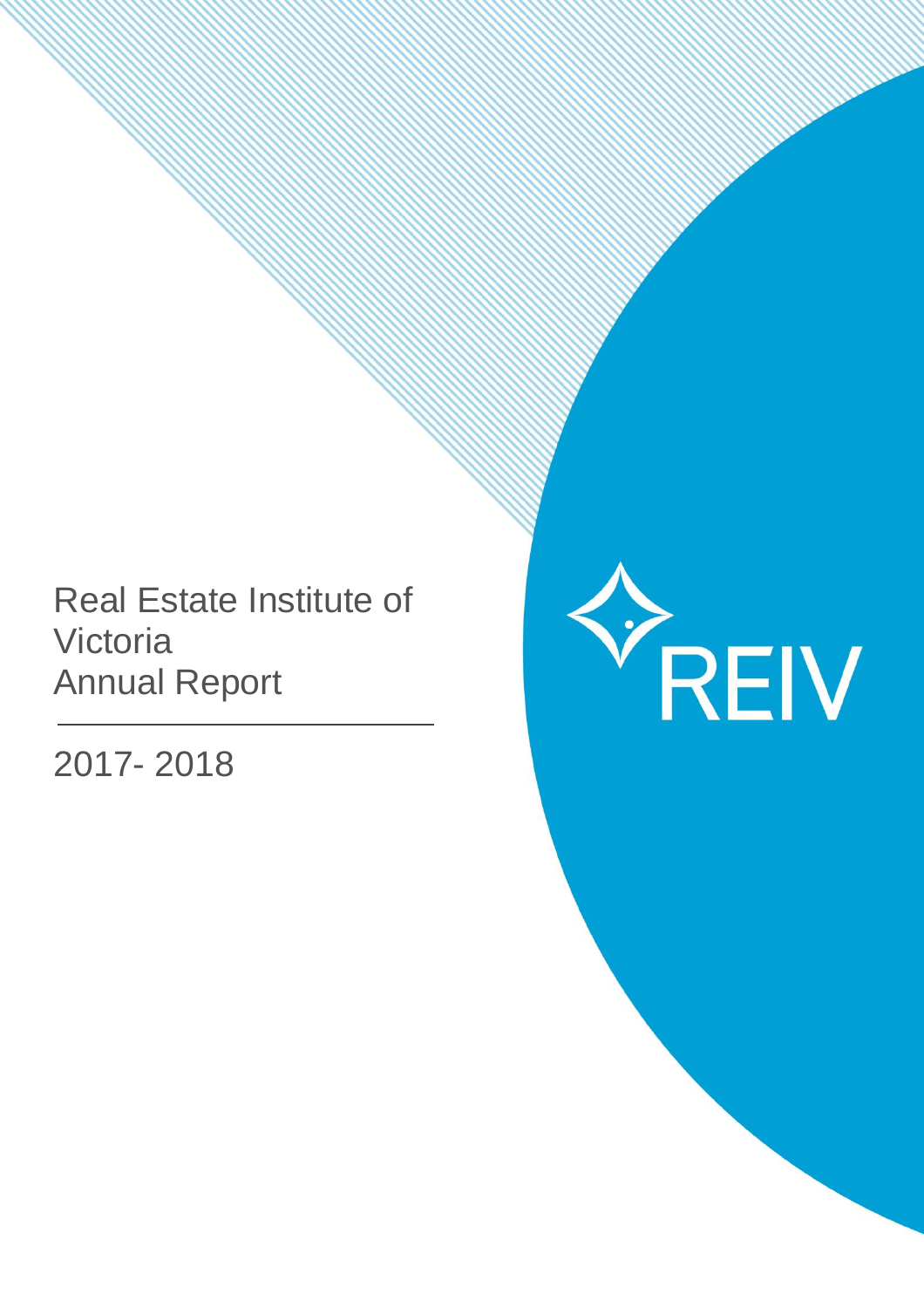

# **PRESIDENT'S REPORT**

The REIV's mission is: "*To enhance the professional excellence of our members and their businesses to the benefit of the communities they work within, and to advocate and represent their interests*."

The strategic developments and operational improvements made by the REIV over the past year have all been undertaken with the mission statement firmly in mind. This approach of focusing on the REIV's core reasons for being will continue and is reflected in the strategy statement for 2018-2021, accompanying strategic goals flowing through into the operational projects being taken forward by the REIV team and also reflected in individual staff objectives.



This clarity of purpose, clear line of sight and the results that have been achieved in the past year were made possible through hard work, collaboration and the commitment of all Directors, management and staff to ensuring a successful future for the REIV; a member organisation that not only engages, represents, supports, develops and adds real value to all current Members and their businesses, but grows its membership and evolves to reflect wider political, economic, social, legal and technological developments.

A particularly notable achievement in the past year was the successful resolution of the Rebate Statement issue. Corrective retrospective legislation to protect agents' commissions was included in the Justice Regulations Amendment Act which ultimately received royal assent on 25 September 2018 after intensive lobbying by the REIV. I commend the REIV's CEO, Gil King, for his leadership in achieving this result. Had this matter not been resolved the implications for REIV members and their businesses, the wider real estate sector and the REIV itself would have been profound.

This was not the only matter on which REIV exercised its voice on behalf of members and the industry as a whole. 2017-18 was a year of unprecedented change and reform for the real estate and property sectors. REIV's efforts bore fruit with a number of significant wins on a range of legislative changes and their implementing regulations.

An important outcome from all this lobbying activity, much of which happens behind closed doors for good reason, is that the REIV is increasingly viewed by Government, the Opposition and other key stakeholders as a credible and respected representative body and influencer. Not only this, but the REIV is increasingly called upon by the media as a leading commentator on the Victorian property market.

Maximising the value of the REIV's advocacy and representation work is a strategic goal and the focus of activity in 2018-19 will be influenced by the outcome of the 2018 election. The REIV is, necessarily, apolitical - supporting good policy regardless of its origins. This is reflected in the REIV's *Election Platform Document* published in mid-October 2018. Positive working relationships have been developed with the Government, Opposition and cross benches and these will continue to be nurtured to deliver an appropriately balanced legislative environment that enables REIV members and the Victorian real estate sector as a whole to flourish.

A core function of the REIV and another of its strategic goals is focused on elevating professional standards and establishing career pathways for REIV members. This is being addressed at strategic and operational levels and from various perspectives – discipline, compliance, continuing professional development and training, including consideration of the pros and cons of professional standards schemes, whether state or federal. This strategic goal must not be

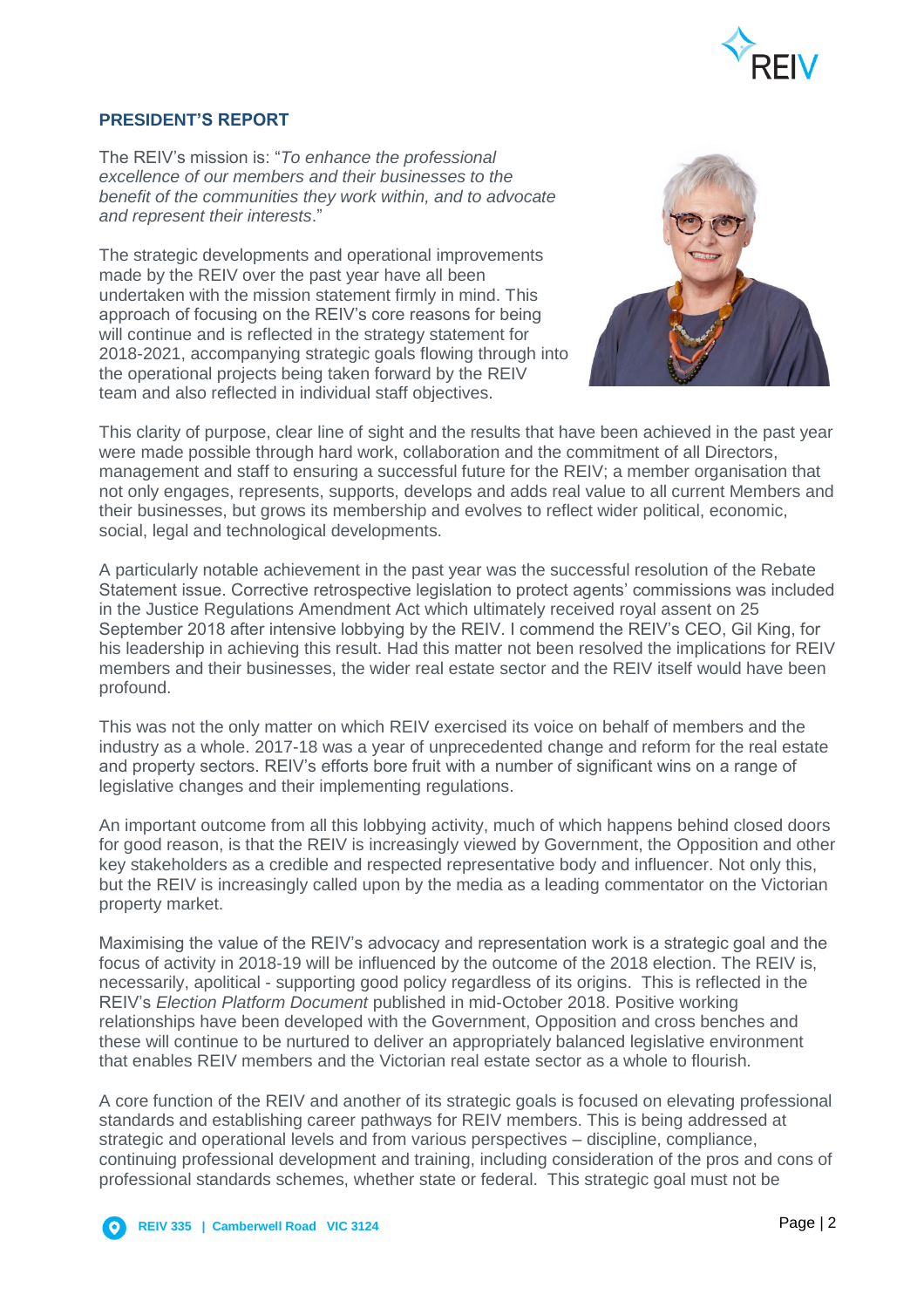

rushed, and the focus has rightly been to ensure a robust base from which to grow. This has included: implementation of a transparent and consistent process for managing Member disciplinary matters, protection of the REIV's status as a Registered Training Organisation and engaging with other State Real Estate Institutes and Government on the new training package.

Businesses that focus solely on their outward facing goals and pay little regard to the internal health of the organisation, do so at their peril. REIV Directors take their fiduciary duties and the responsibilities vested in them by members very seriously. The Board is pleased, not only with the transformations that have been achieved in the past year in financial management, risk mitigation, organisational structure and culture, but also with the CEO's ongoing focus on continuous improvement, transparency and best practice.

The financial performance of any organisation is an important indicator of its overall health. The REIV is in good shape. The REIV and its Controlled Entities, which include Propertydataonline Pty Ltd and Realestateviewcom.au Ltd for a part of the financial year, recorded a net profit after tax of \$284,567 (2017: \$780,478 Loss) for the year ended 30 June 2018. The audited financial statements for the REIV and its Controlled Entities are attached to this Annual Report. On 12 September 2017, Realestateview.com.au Ltd ceased to be a subsidiary of REIV as the REIV's shareholding fell below 50%. As such, the financial statements of Realestateview.com.au Ltd have not been consolidated into the REIV financial statements for the year ended 30 June 2018. The REIV remains in a strong financial position with net assets of approximately \$19.2 million (2017: \$19.5 million) and an increase in cash and cash equivalents to approximately \$2.2 million at 30 June 2018.

As part of the evolutionary development of the REIV, the Board is paying attention to the overall corporate governance framework to ensure that it supports rather than inhibits the achievement of REIV strategy. A first step this year was to redefine Division boundaries and define the function, scope and duties of Divisions, Chapters and their Committees. A priority for 2018-19 will be a thorough review of the Constitution. The process will include engagement with Members on principles and proposals ahead of formal consideration at the 2019 AGM.

On behalf of the Board, I thank all REIV Members for your passion for our industry, your feedback and input to committees, consultations, events and competitions, and your continuing support for the REIV.

Thanks must also be extended to the CEO, his Management Team and all staff for their commitment and endeavour in turning strategy into reality.

Finally, the contributions of all REIV Directors must be recognised, noting in particular: Richard Simpson who provided exemplary leadership as the 2017-18 President; Additional Directors Andrew Logie-Smith and Sam Tamblyn who served on the Board until October 2017 and September 2018 respectively; and Brian Ward OAM who brought a wealth of governance, commercial and legal experience to the Board. The recruitment of two independent Additional Directors is underway, with the aim that their skills and experience will complement and supplement those of serving Directors and support the achievement of the REIV's mission and strategic objectives.

2017-18 was a busy year and the REIV is well placed strategically and operationally for the year ahead. I look forward to working with my fellow Directors, the CEO and his team and REIV Members to continue the REIV's evolution.

Den alexes.

**Robyn Waters**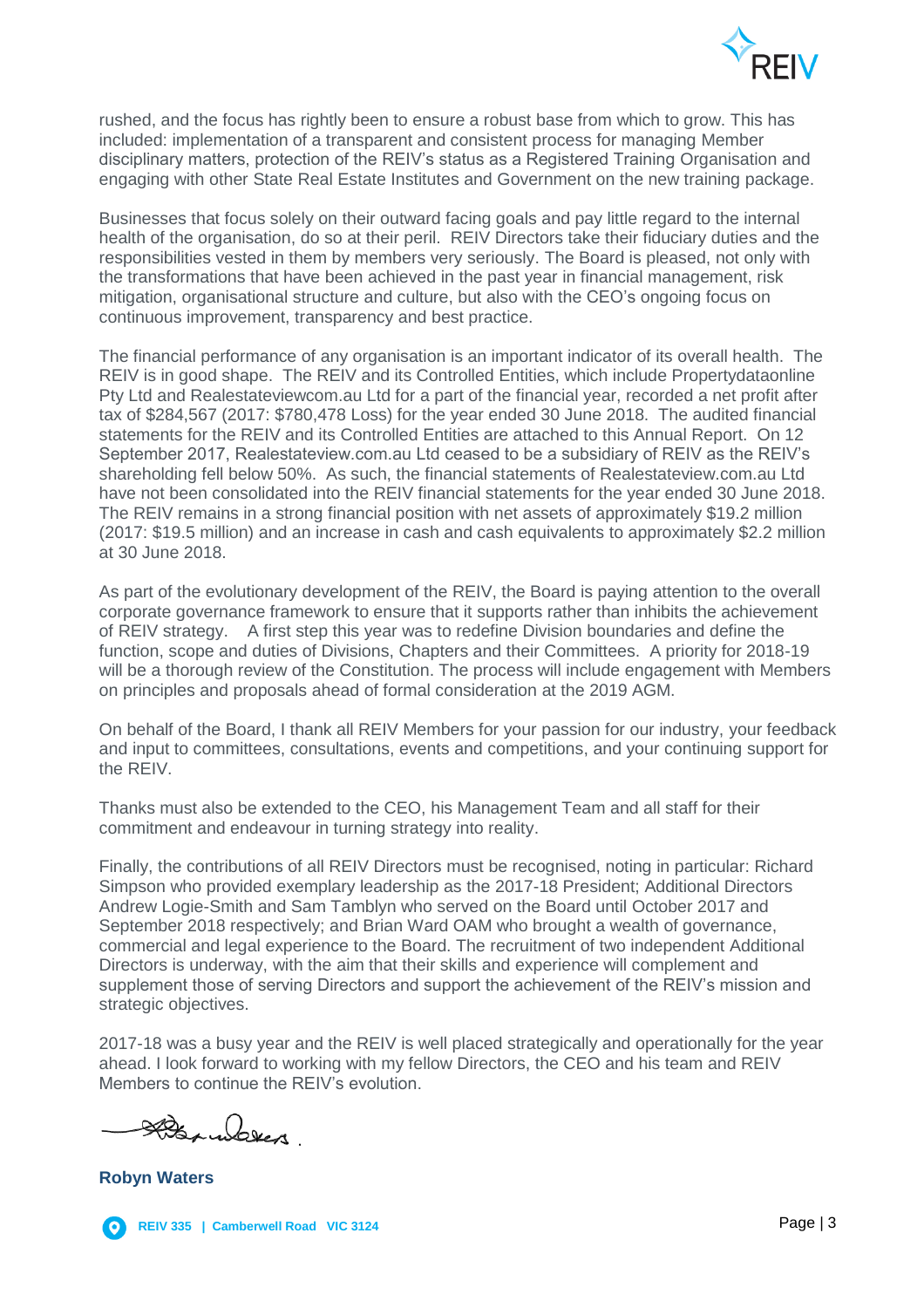

# **CEO'S REPORT**

I am pleased to report that the REIV financial position has improved over the past 12 months with a profit for the 2017-18 financial year having been recorded, evidencing a strong turnaround from the previous two financial years. Last year I was confident that the financial position of the organisation would improve and this optimism has borne fruit.

This turn-around has been achieved not least through organisational redesign and continued cost control which are delivering increased efficiencies, savings and operational



effectiveness. The REIV asset base has reduced slightly as a result of accounting adjustments to ensure the correct recognition of tax liabilities, intangible assets and deferred revenue. At the same time, our cash position is much stronger than in 2016-17 and the 2018-2019 budget is for strong growth in revenue and net contribution. This will enable the REIV to continue with our strategy of delivering value to our members through investment in resources and services including *"Find a Member"*.

The external challenges faced by the real estate sector in 2017-18 continued on from the previous year where the political environment required a strong refocus on our advocacy work.

It was evident that the review of the Residential Tenancies Act 1997 (RTA) would be a key focus for the Andrews' Government with strong announcements being made by the Premier himself in the lead-up to the Northcote by-election. While there were some acceptable and meritorious proposed amendments, the REIV continued to argue that the overall package lacked balance. Some concessions were made along the journey, however the driving force of government was always likely to win the day.

The increased level of REIV advocacy around the RTA with engagement with the Government, Opposition and crossbenchers has seen the profile of the REIV rise significantly across all party lines. This put the REIV in a strong position to work with the next Government, regardless of their political persuasion. The REIV is not partisan and does not support or oppose any political party. We do, however, support or oppose policies on their merits and advocate strongly for or against policies to achieve the best outcomes for our Members and the real estate industry as a whole.

Last year I reported on the Government's legislative impact assessment on the removal of Section 27 of the Sale of Land Act regarding the early release of deposits. The REIV has strongly opposed changes to this provision and has consulted with both the Director of Consumer Affairs Victoria and the Minister of Consumer Affairs. We will resume our lobbying in 2019.

More than 12 months on from the implementation of the new price quoting laws, we know that there remain both matters to be ironed out and substantial confusion in the industry about how best to comply with this comprehensive legislation. Despite raising issues with Consumer Affairs Victoria in late 2017 our concerns were not officially sought until early 2018. As yet, none of the matters that we have raised have been resolved and we continue to provide evidence of systemic failure and uncertainty in this space.

A major shock reverberated through the real estate sector when it was discovered that there was an issue with the Rebate Statement contained within authorities. The REIV worked with Government to introduce retrospective legislation to protect the interests of all real estate professionals whether REIV Members or not. This matter was widely reported in the media as being an REIV issue alone; nothing could be further from the truth. Many agency and/or lawyer

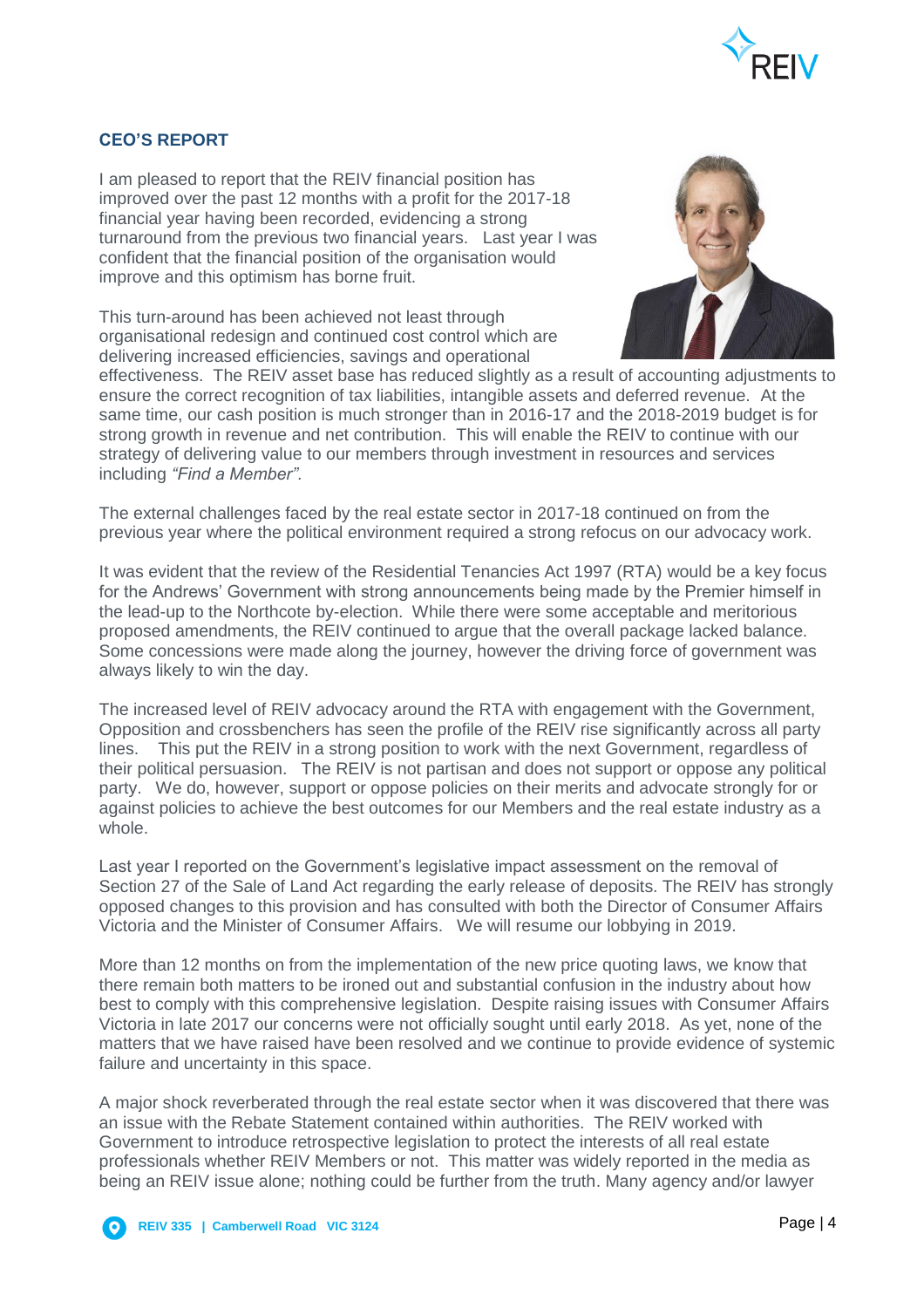

prepared authorities did not comply as they too relied upon the published CAV Director's form of the Rebate Statement. The Government worked with the REIV and the REIV alone on this issue and we were able to secure an outcome to resolve the matter with announcements made by the Minister for Consumer Affairs.

The REIV is committed to raising the level of professionalism within the real estate industry and our future focus will be strongly geared in that direction. Our priorities over the past year have been, not least, on compliance to safeguard the REIV's status as a Registered Training Organisation, improving the quality of our accredited courses, ensuring the relevance of our Continuing Professional Development offerings and developing the accessibility of all our learning and development services.

Other matters on the agenda for the next year include a full Constitutional review and consequential procedural and operational changes, some counter action against disrupters - both to protect our Members and enable appropriate exploitation - and a strong focus on Victoria-wide Member engagement.

By this time next year, the value proposition for active and beneficial engagement with the REIV will be clear and widely known by all current and prospective Members.

I would like to thank the REIV Board of Directors for their continued support and the REIV team for all their hard work this year.

**Gil King**



′ റ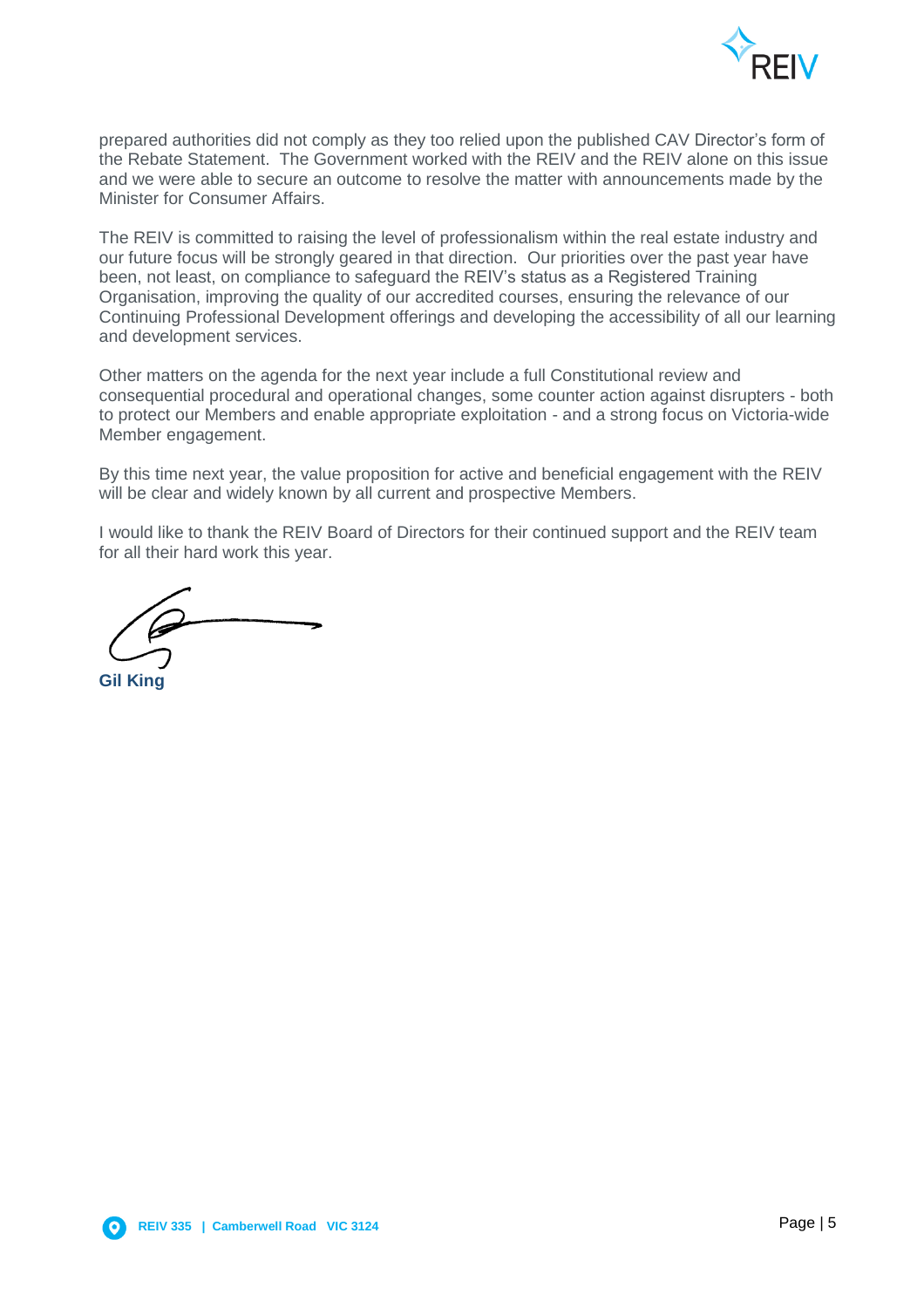

# **2017-2018 HIGHLIGHTS**

# **POLICY**

During the period covered by this annual report, the Government announced a series of legislative changes, which are outlined below.

### **Rebate Statement**

None were more important to the real estate industry than the amendments to the Estate Agents Act to protect real estate agents' commissions. The REIV worked tirelessly to ensure that this legislation was introduced to the Parliament in a timely fashion and that the legislation applied retrospectively.

### **Residential Tenancies Act**

The Andrews' Government announced 14 reforms to the Residential Tenancies Act 1997 (RTA) in October 2017. Key changes to the legislation included the removal of the 120 day 'no specified reason' notice, limiting landlord rights to end a fixed term tenancy, allowing tenants to make property modification, allowing pets, and capping bonds to four weeks rent. The REIV engaged with members and worked closely with Members of Parliament and CAV to address unintended consequences of many of the proposed amendments. The proposed reforms and REIV's position received significant media attention. While the Residential Tenancies Bill was passed on 6 September 2018, the commencement date has yet to be proclaimed. There will be a period of consultation on the regulations and this process could take up to 18 months. The REIV will participate actively in this process, engaging with Members throughout.

### **Residential Tenancies Act (Long Term Leases) 1997**

The REIV's feedback to Government on its draft prescribed long-term tenancy amendments was accepted. The REIV urged Government to mandate the use of prescribed long-term agreements for all tenancies of more than five years.

### **Consumer Property Law – Estate Agents Act 1980, Sale of Land Act 1962, Corporation Act 2006, Conveyancing Act 2006**

The Government announced wide-ranging reforms to consumer property law. To date, with the exception of the Owners Corporation Act 2006, the remaining Acts have not been amended. The REIV supported the majority of reforms in the Owners Corporation and Other Acts amendment Bill 2018. However, REIV urged CAV to introduce a licensing regime for those operating in the sector with higher entry standards essential for increased professionalism.

Major reforms in the legislation included: prohibiting pooling accounts, increased public liability for common property to \$20 million for one claim, prohibiting unfair terms in Owners Corporation manager contracts, reducing the maximum size of Owners Corporation Committees to seven and introducing a four-tiered system for Owners Corporations.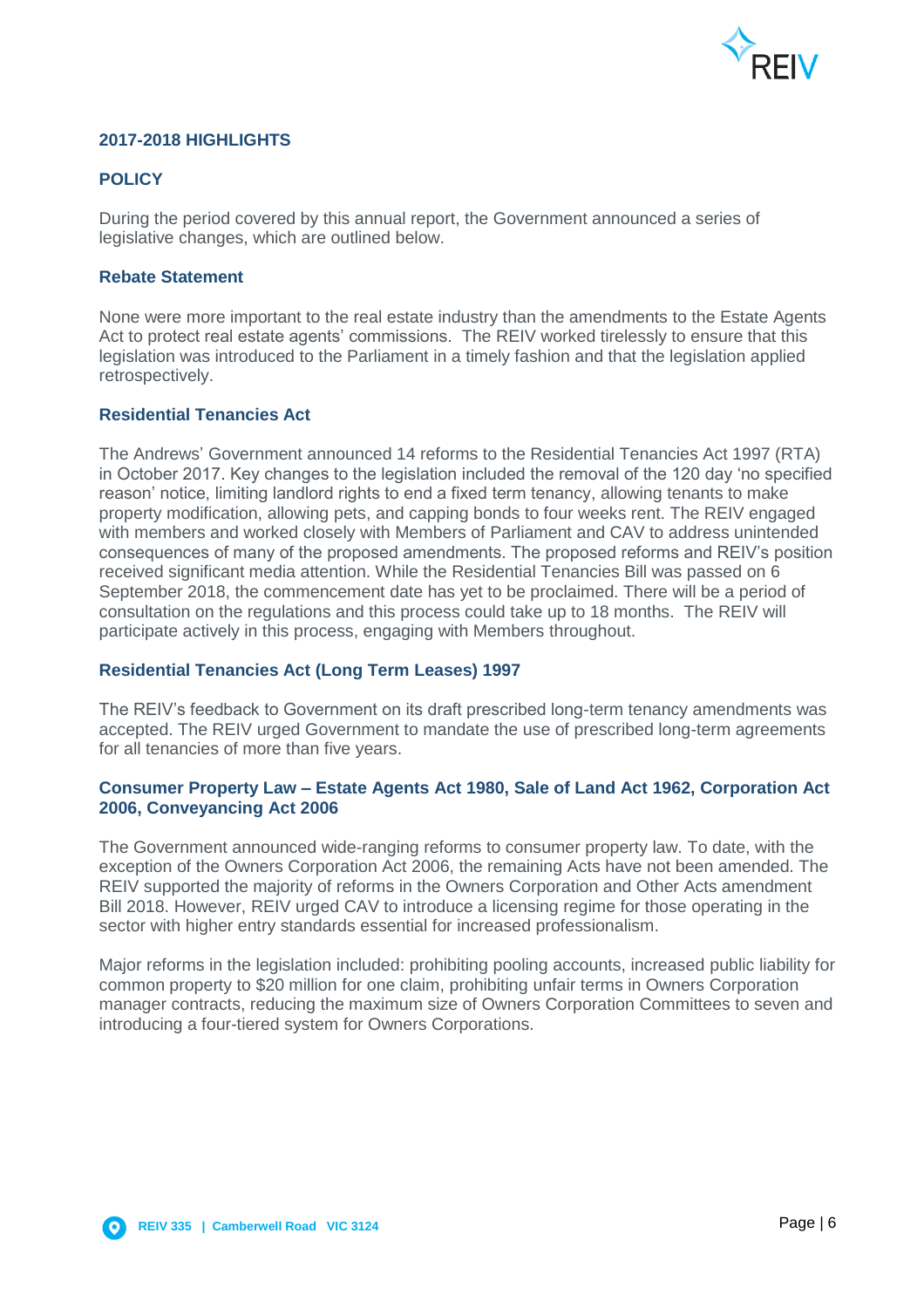

# **Underquoting**

The REIV provided considerable feedback to CAV on the Director-approved forms and supporting material that were introduced as part of the 2017 underquoting reforms. Twelve months on from the introduction of the legislation, the REIV took the opportunity to provide input to CAV to highlight issues with implementation. This included a lack of consistency in customised Statements of Information with numerous commercial forms failing to comply with the requirement to '*not alter the wording, sequence or layout in any* way'. REIV also raised issues regarding the inclusion of the median price. The underquoting laws are seen as metro-centric and not particularly relevant in a regional context and the REIV has requested that CAV allow for the provision of vacant land in the Statement of Information as well as referencing comparable land size in the guidelines.

# **STRATEGY**

The Board finalised its 2018-21 strategy statement, strategic goals and associated performance measures in June 2018. The strategic goals are:

- to mobilise consumers to use REIV members
- maximise the impact of advocacy and representation work
- elevate professional standards
- establish end to end career pathways for members.

Management has developed specific, time-bound projects to take forward these goals. The strategy statement, strategic goals and progress with management projects will be reviewed by the Board in March 2019.

### **LEARNING AND DEVELOPMENT**

Members in Regional Victoria are being better served through the provision of 106 CPD and Agents Representative training days. More are being planned.

There has been an increased focus on supporting Member agencies with staff training through REIV Traineeships. There were 124 traineeships in 2017-18 compared to 40 in 2015-16 and 53 in 2016-17.

### **MEMBERS**

### **Auction competitions**

The annual Senior Auctioneering Competition was held in May 2018. Luke Banitsiotis from Woodards and Michael Wood from Marshall White & Co, were announced as the top two contestants to represent Victoria at the Australasian Auctioneering Championships in New Zealand. Mark Sumich, 3-time Australasian Auction Champion, was invited from New Zealand as the head judge and he also led a workshop for auctioneers.

The Novice Auction competition attracted 21 competitors in the residential category and 6 in the Commercial and Industrial category.

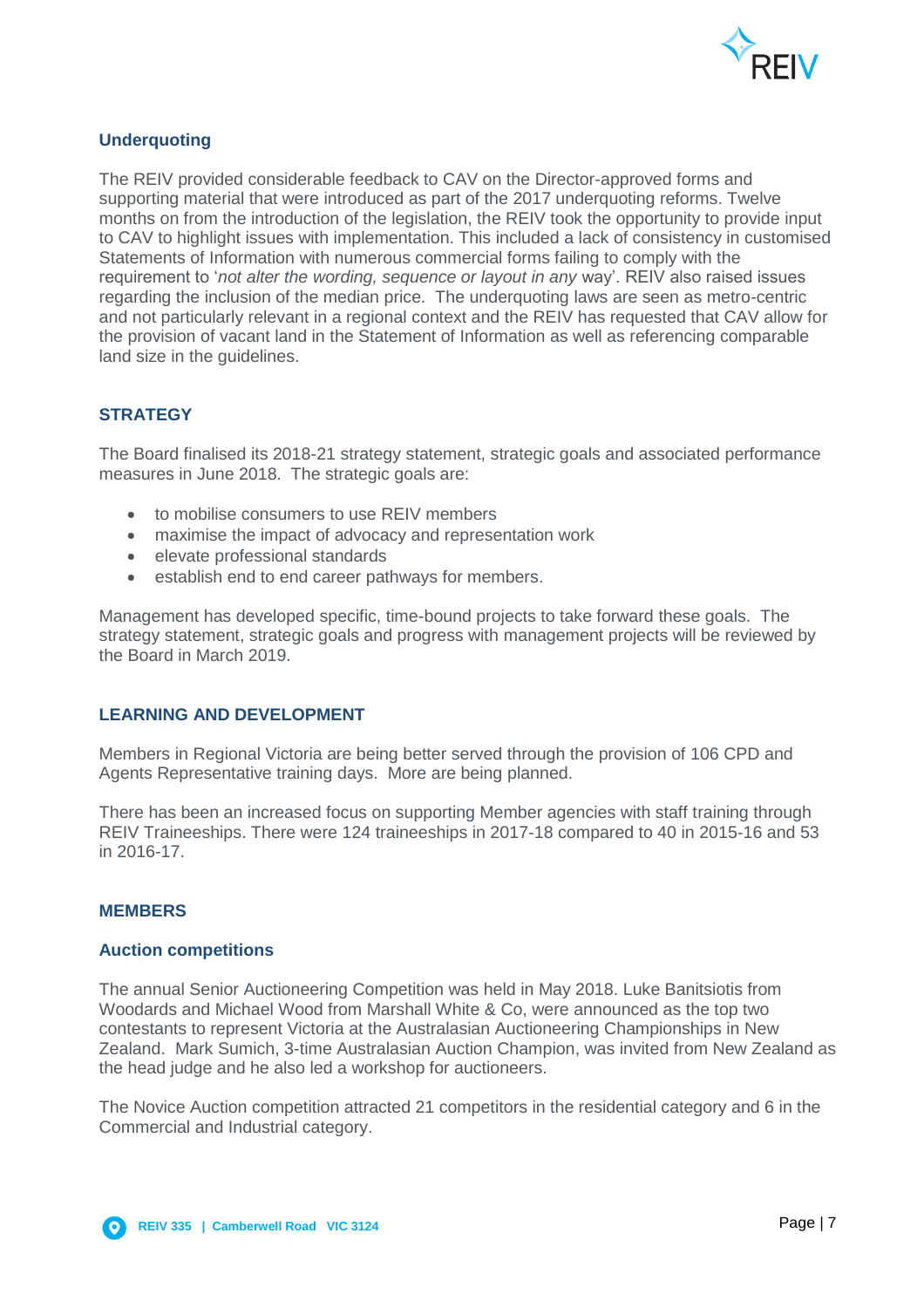

# **Awards for Excellence**

Submissions for the REIV Awards increased by 10% in 2017-18, making the competition even stronger. This year, a new Property Data Sales Agency of the Year award was introduced. This award does not require submissions. All member agencies subscribing and reporting results to Property Data On-Line Pty Ltd (PDOL) are eligible and the award is presented to the agency with the best sales performance and year on year improvement as assessed by the results that they have reported to PDOL.

### **Communications**

A brand review was undertaken and REIV communications now have greater emphasis on building and supporting the principles of knowledge, transparency and trust. The launch of an objective, data based, member search web functionality - *Find a Member* - is a significant step forward. As consumer use of this facility grows, this new service will provide tangible benefits to REIV Members.

### **Engagement**

A CEO led Member Engagement Strategy was implemented in 2017-18 with an initial focus on developing strong enduring relationships with large office members and franchise head offices. Plans are in development for a range of changes to REIV engagement methods that better reflect individual Members' needs and interests and metropolitan and regional differences.

# **DATA**

### **PropertyData**

The sole mission of Property Data On-Line Pty Ltd, a wholly owned REIV subsidiary, is "*To become the leading provider of property related data throughout Victoria"*. During 2017-18, the company reviewed its strategy, identifying three primary strategic goals:

- to improve and enhance a best in class property data product;
- increase subscriber numbers and gross profit margins; and
- investigate strategic alliances.

Considerable progress has been made in the realisation of all goals and is set to continue.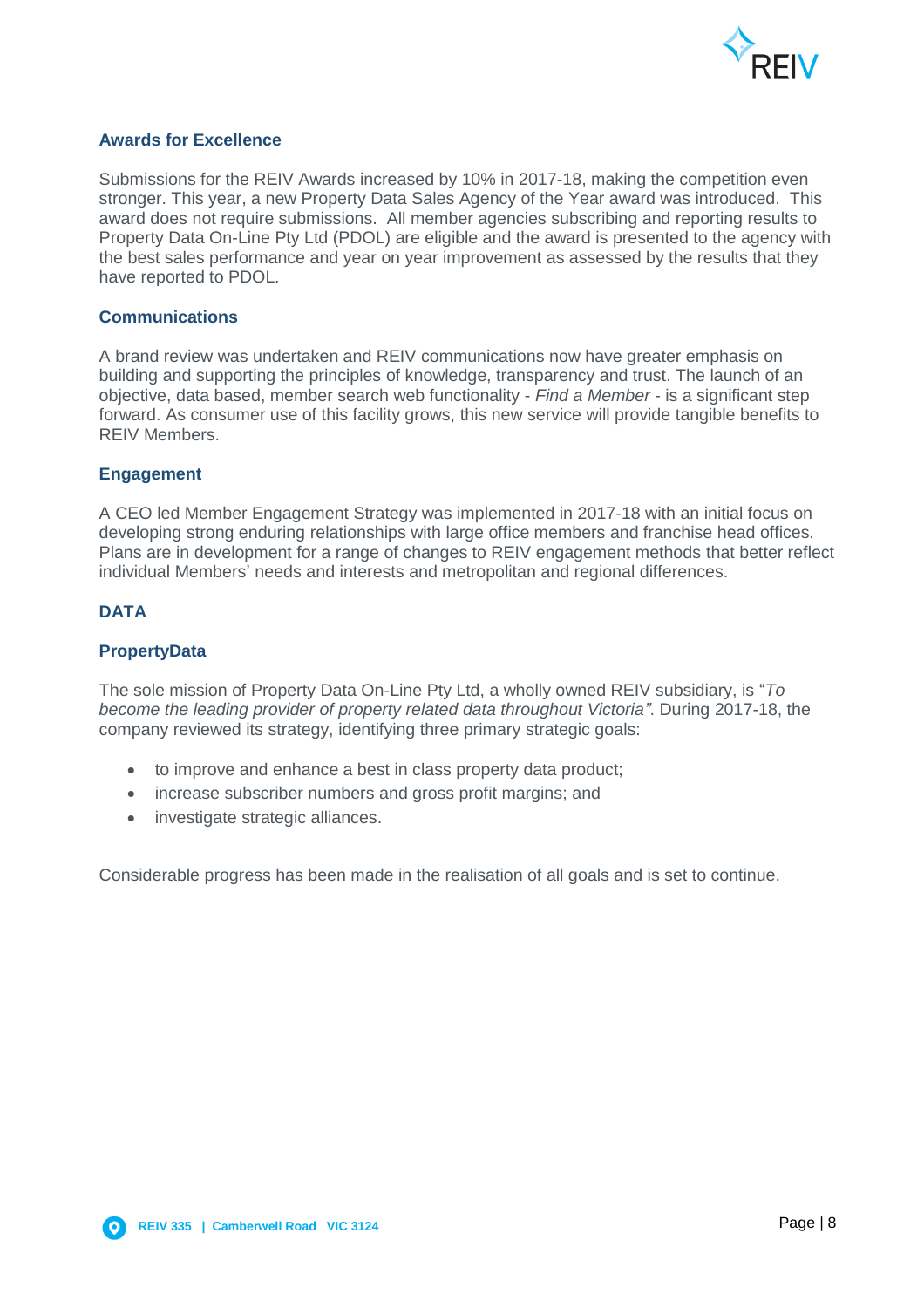

### **MEMBER REPRESENTATION**

At 30 June 2018

# **REIV BOARD COMMITTEES**

# **Finance, Risk and Audit Committee Board Management Committee**

Robyn Waters **Robyn Waters** Robyn Waters Leah Calnan **Leah Calnan** Noel Dyett Cameron Way Sam Tamblyn

Richard Simpson Chair Chair Richard Simpson Chair

### **Estate Agency Practice Committee Cameron Way Chair**

John Pratt **Chair** Chair Michael Blake Adam Docking **Adam Docking Adam Docking** Cameron Way **Noel Dyett** Andrew Boyce Sophie Lyon Troy Guthrie **Kate Strickland** Ian James Colin Judd

# **Membership Committee**

### Carol Robertson **Property Data Management Committee**

Grace Licciardello-Dunne<sup>\*\*</sup> The Richard Simpson<sup>\*</sup> Chair Frank Hellier Lee Maher Sam Tamblyn

\* *Richard Simpson was appointed as the sole Director of Property Data On-Line Pty Ltd from 23 October 2018.*

*\*\* Grace Licciardello-Dunne stood down from the Estate Agency Practice Committee at the completion of a two-year term of office on 30 April 2018.* 

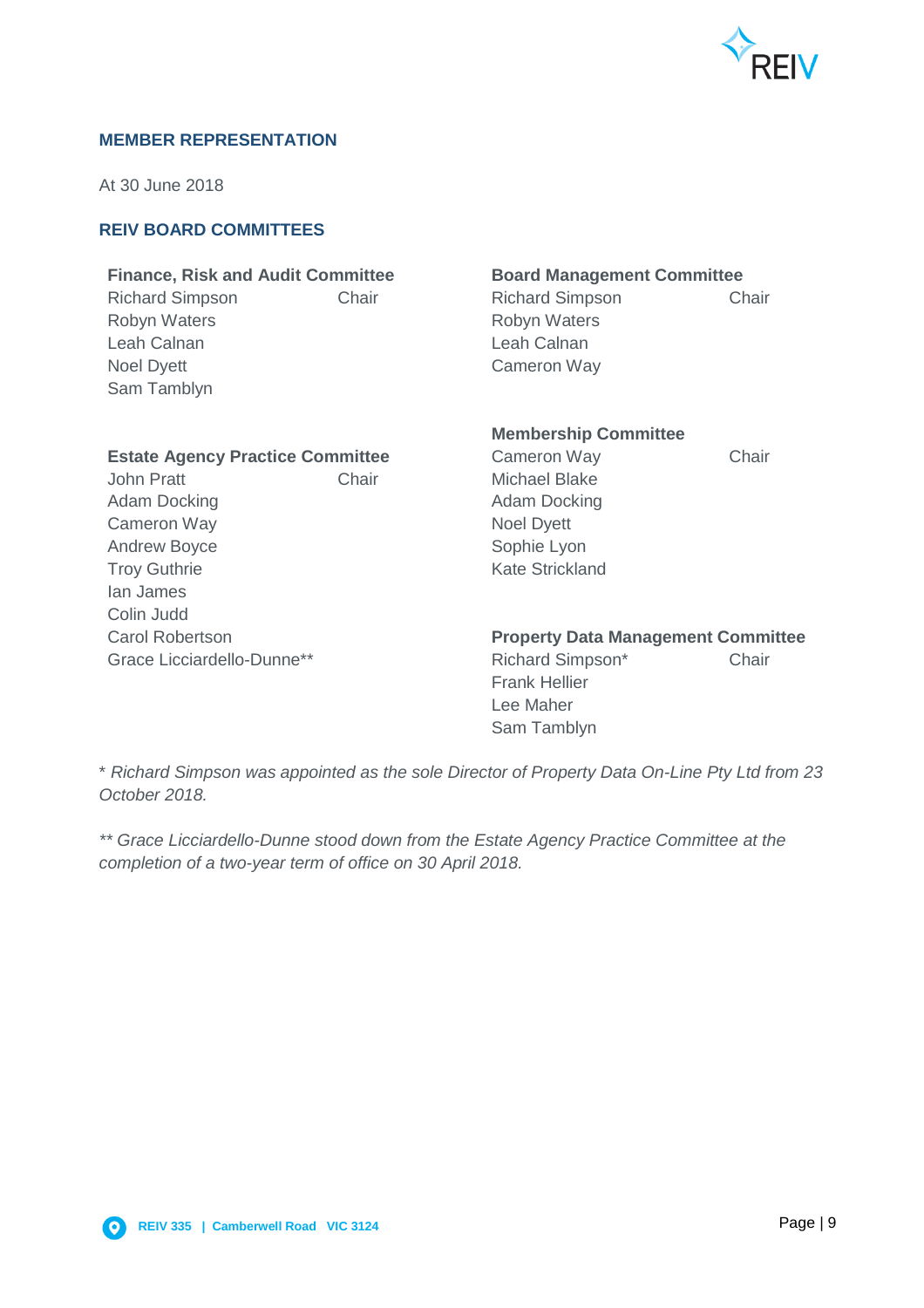

# **CHAPTER COMMITTEES**

Harry Li Vice Chair Leah Calnan (B) Luke Banitsiotis Lee Maher (B) Paul Tzamalis **Australia Communist Communist Communist Communist Communist Communist Communist Communist Communist Communist Communist Communist Communist Communist Communist Communist Communist Communist Communist Communi** Cameron Way **Allister Schorg** 

### **Business Brokers** Kate Yeowart

Gloria Ammerlaan Chair Tony Latessa **Vice Chair** Amin Badawi **Sam Nokes** Chair Jamal Dabab Gina Tobolov Vice Chair Robert Hurst **National Sabina Aldouby** Sabina Aldouby Natalie Sirianni Leah Calnan Robyn Waters (B) Nikki Jensen

### **Buyers' Agents** Sophie Lyon

Melissa Opie **Vice Chair** Clem Tralongo Mark Brilliant Bernard Corser Noel Dyett (B) **Rural** Kim Easterbrook **Nicholas Walsh** Chair Mark Errichiello Justin Barnett Vice Chair Richard Kerr Michael Blake (B) Mark Ruttner **Mark Ruttner** Mark Ruttner **Tim Coller** Janet Spencer and The McKenzie Eddie Van Pamelen

**Auction Owners Corporation**

Adam Docking Chair Chair Michael Nardella Chair Michael Hall **Norman Mermelstein** Raoul Salter **Adam Mikkelsen** Alex Starr

### **Colleen Danaher <b>Property Management**

Rose Koutoumas **Ian James** Chair Chair Christine Steere

**Commercial and Industrial Commercial and Industrial Communisty Communisty** 

Wendy Thomson **Vice Chair** Chris Ewart **Vice Chair** Chris Ewart Vice Chair Bianca Butterworth **Karen Chernishov** Karen Chernishov Michael Di Carlo **Tim Heavyside** Ben Foster **Adam Joske** Adam Joske Marni Lawson **Andrew Meehan** Gavan Lethlean Megan Mander Simon Regan Richard Simpson

Tim Mitchell Chair Lee Maher Chair

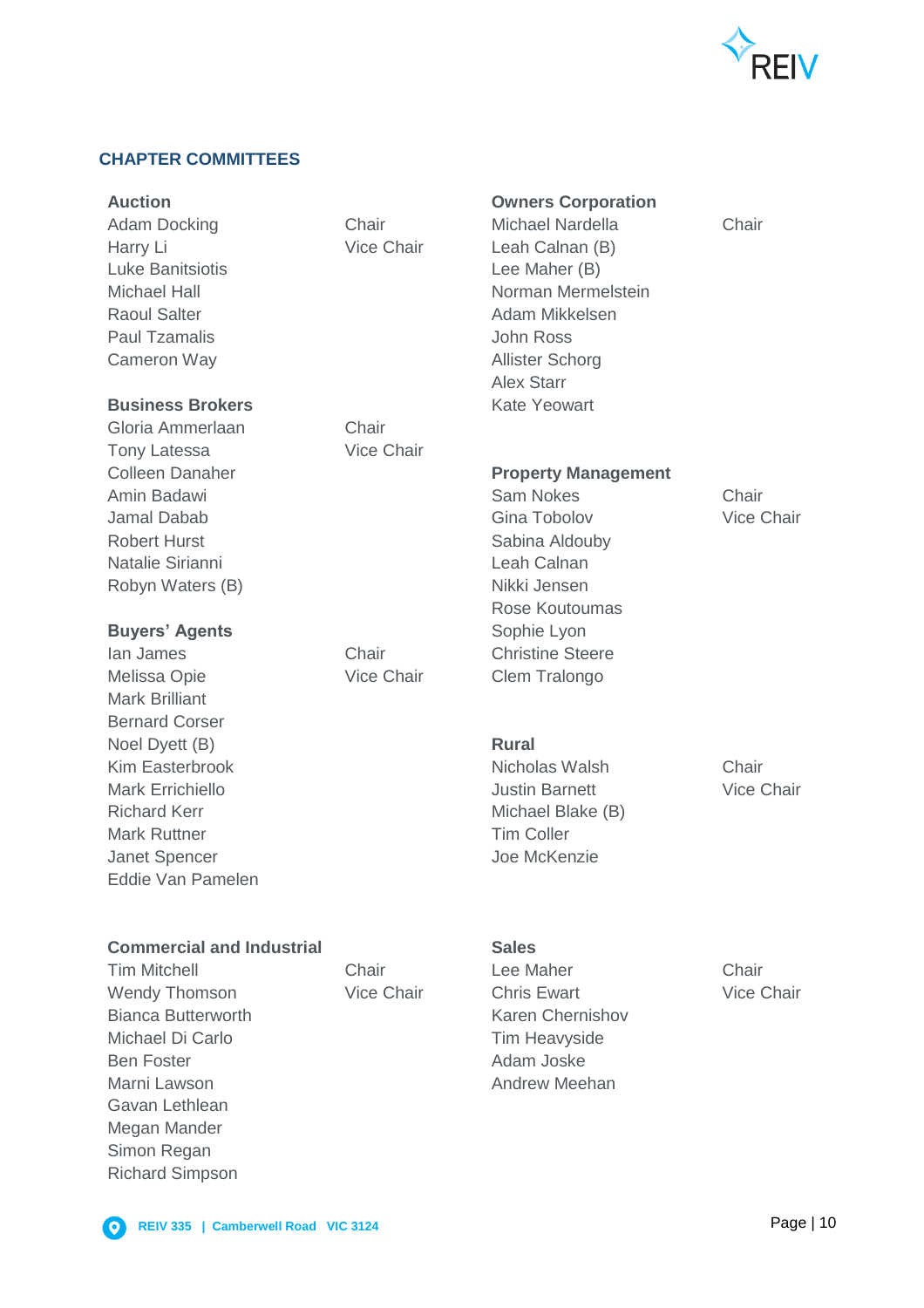

Jim Derzekos Jay Allen Paul Evans **Toby Campbell** Damian Lynch Troy Guthrie Darrell Simpson Frank Hellier (B)

**Valuation Young Agents**

Sam Tamblyn Chair Chair Thomas Georgiou Chair Julian Valmorbida Vice Chair Jonathan O'Donoghue Vice Chair Courtney Thursfield Emily Rutherford

*(B) – Director representative*

# **DIVISION COMMITTEES**

| <b>Ballarat</b>             |                   | <b>Bendigo</b>             |                   |
|-----------------------------|-------------------|----------------------------|-------------------|
| <b>Christine Segaert</b>    | Chair             | <b>Andrew Murphy</b>       | Chair             |
| Maryke Kendall              | Vice Chair        | <b>Tom Maher</b>           | Vice Chair        |
| Angela Flowers              |                   | <b>Matt Bowles</b>         |                   |
| <b>Trish Markham</b>        |                   | Noel Dyett                 |                   |
| Sean McGaffin               |                   | <b>Bradley Hinton</b>      |                   |
| Lockie Waddell              |                   | John Keating               |                   |
|                             |                   | Darryn Mawby               |                   |
| <b>Central Melbourne</b>    |                   | Jacinta McIvor             |                   |
| Jacob Caine                 | Chair             | Craig Webster              |                   |
| <b>Geelong</b>              |                   | <b>Otways</b>              |                   |
| Samantha Davison            | Chair             | <b>Bruce Ludeman</b>       | Chair             |
| <b>Goulburn Valley</b>      |                   | <b>Southern</b>            |                   |
| <b>Michael Blake</b>        | Chair             | <b>Courtney Thursfield</b> | Chair             |
|                             |                   | lan James                  | <b>Vice Chair</b> |
| <b>Mornington Peninsula</b> |                   | <b>Frank Hellier</b>       |                   |
| Andrew Meehan               | Chair             |                            |                   |
| <b>Elaine Bourke</b>        | <b>Vice Chair</b> | <b>Sunraysia</b>           |                   |
| <b>Geoff Crowder</b>        |                   | <b>Tony Roccisano</b>      | Chair             |
| <b>Mike Phillips</b>        |                   |                            |                   |
| Linda Wooley                |                   | Wimmera                    |                   |
|                             |                   | <b>Tim Coller</b>          | Chair             |
| <b>Murray Alpine</b>        |                   |                            |                   |
| <b>Gerard Gray</b>          | Chair             |                            |                   |